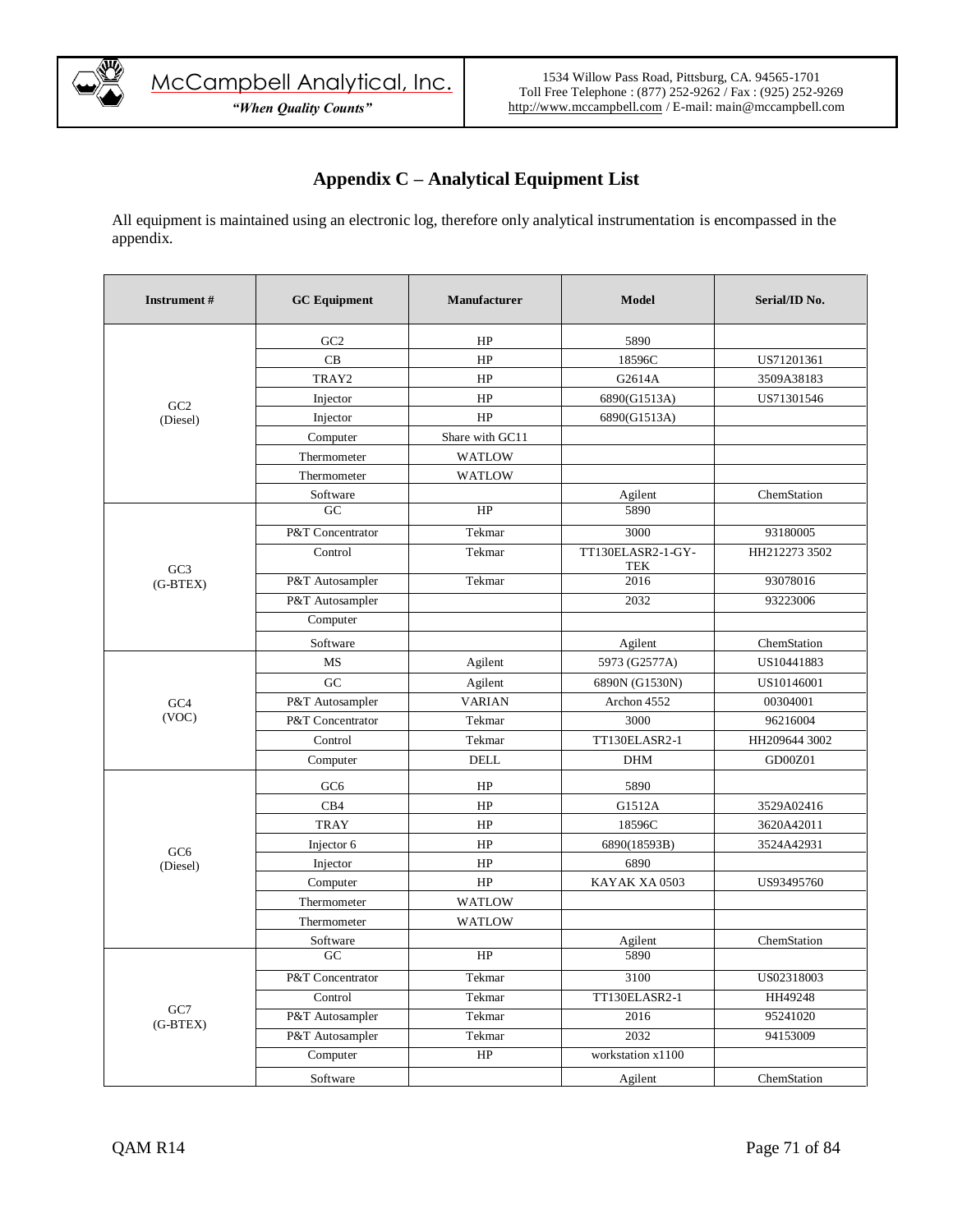

*"When Quality Counts"*

| <b>Instrument</b> #         | <b>GC</b> Equipment | Manufacturer    | Model             | Serial/ID No. |
|-----------------------------|---------------------|-----------------|-------------------|---------------|
|                             | GC <sub>8</sub>     | Agilent         | 6890A(G1530A)     | US00006394    |
|                             | MS                  | HP              | 5973(G1098A)      | US63810219    |
|                             | CB                  | HP              | G1512A            | US64900376    |
|                             | TRAY 1              | HP              | 18596B            | 3408A34687    |
| $_{\mathrm{GC8}}$           | Injector            | HP              | 7673(18593B)      | 3150A20-----  |
| (SVOC)                      | Injector            | HP              |                   |               |
|                             | Computer            | <b>DELL</b>     | OPTILEX 745       |               |
|                             | Thermometer         | <b>WATLOW</b>   |                   |               |
|                             | Thermometer         | <b>WATLOW</b>   |                   |               |
|                             | Software            |                 | Agilent           | ChemStation   |
|                             | ${\rm GC}$          | HP              | G1530A            | US00009312    |
|                             | FID A $/B$          |                 | HP                |               |
|                             | $\rm CB$            | CB6             | HP                | G1512A        |
| GC <sub>9</sub><br>(Diesel) | <b>TRAY</b>         | TRAY6           | HP                | 18596C        |
|                             | Injector            |                 | HP                | 7673(18593B)  |
|                             | Injector            |                 | HP                | 7673(18593B)  |
|                             | computer            |                 | HP                | KAYAK XA 0503 |
|                             | Detector            |                 | <b>DET</b>        |               |
|                             | Thermometer         |                 | WATLOW            |               |
| <b>Instrument</b> #         | <b>GC</b> Equipment | Manufacturer    | <b>Model</b>      | Serial/ID No. |
|                             | MS                  | Hewlett-Packard | 5973 (G1098A)     | US72010690    |
|                             | ${\rm GC}$          | Agilent         | G1530A            | DE00020257    |
| GC10                        | P&T Autosampler     | <b>VARIAN</b>   | Archon 4552       | 95133206      |
| (VOC)                       | P&T Concentrator    | Tekmar          | 3100              | US02080011    |
|                             | Computer            | <b>DELL</b>     |                   |               |
|                             | Software            | Agilent         | ChemStation       |               |
|                             | GC11                | Agilent         | G1530A            | US00021256    |
|                             | TRAY 17             | Agilent         | 7683(G2614A)      | US01708132    |
|                             | Injector 17         | Agilent         | 7683(G2613A)      | US81100469    |
| GCl1                        | Injector            | Agilent         | 7683(G2613A)      |               |
| (Diesel)                    | Computer            | HP              | KAYAK XA 0503     | US93495742    |
|                             | Thermometer         | <b>WATLOW</b>   |                   |               |
|                             | Thermometer         | <b>WATLOW</b>   |                   |               |
|                             | Software            |                 | Agilent           | ChemStation   |
|                             | GC                  | HP              | 5890              |               |
|                             | P&T Concentrator    | Tekmar          | 3000              | 98086001      |
| GCl2                        | P&T Autosampler     | Tekmar          | 2016              | 98103003      |
| $(G-BTEX)$                  | P&T Autosampler     | Tekmar          | 2032              | 98182001      |
|                             | Computer            | $\rm HP$        | workstation x1100 |               |
|                             | Software            |                 | Agilent           | ChemStation   |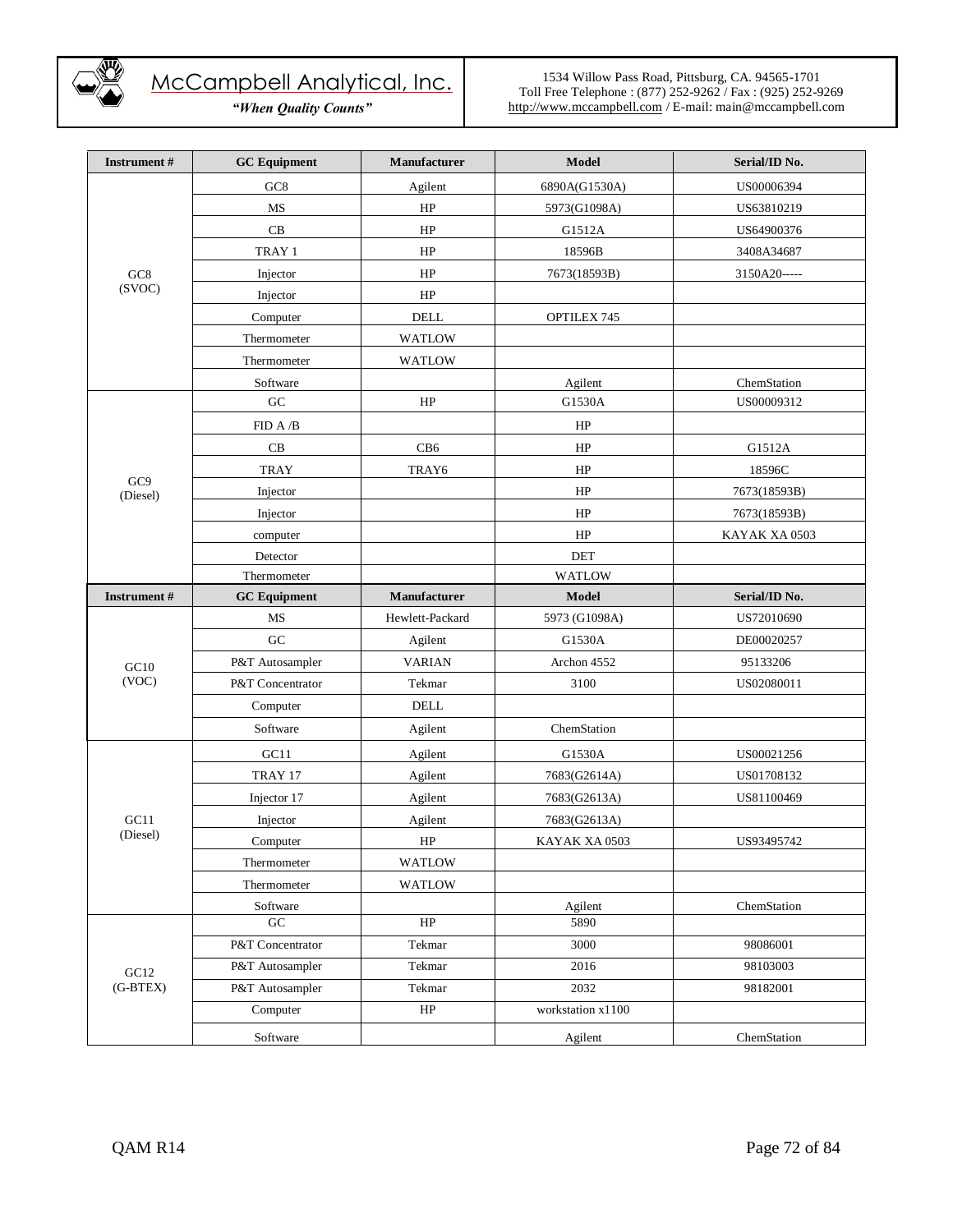

*"When Quality Counts"*

| Instrument#          | <b>GC</b> Equipment | Manufacturer    | Model          | Serial/ID No. |
|----------------------|---------------------|-----------------|----------------|---------------|
|                      | GC                  | GC15            | Agilent        | 6890A(G1530A) |
|                      | ECD A               |                 | HP             |               |
|                      | <b>ECD B</b>        |                 | HP             |               |
| GC15                 | <b>TRAY</b>         | TRAY14          | HP             | G2614A        |
| (Pesticides)         | Injector            | T <sub>15</sub> | HP             | 7683(G2613A)  |
|                      | Injector            | T16             | HP             | 7683(G2613A)  |
|                      | computer            |                 | SONY           |               |
|                      | thermometer         |                 | <b>WATLOW</b>  |               |
|                      | MS                  | Agilent         | 5973 (G2577A)  | US63810219    |
|                      | GC                  | Agilent         | 6890A (G1530A) | US00034859    |
| GCl6                 | P&T Autosampler     | <b>VARIAN</b>   | Archon 4552    | CN10537065    |
| (VOC)                | P&T Concentrator    | Tekmar          | 3100           | 0016T011      |
|                      | Control             | Tekmar          | TT130ELASR2-1  | HH85998       |
|                      | Computer            | Hewlett-Packard | KAYAK XA 0503  | US93495728    |
|                      | GC17                | Agilent         | 6890A(G1530A)  | US00037561    |
|                      | MS                  | Agilent         | 5973(G2577A)   | US03340462    |
|                      | <b>TRAY</b>         | Agilent         | 7683           |               |
| GC17<br>(SVOC)       | Injector            | Agilent         | 7683(G2613A)   | US11818842    |
|                      | Computer            | <b>DELL</b>     | OPTIPLEX 745   |               |
|                      | Thermometer         | <b>WATLOW</b>   |                |               |
|                      | Software            |                 | Agilent        | ChemStation   |
|                      | MS                  | Agilent         | 5973 (G2577A)  | US03940632    |
|                      | GC                  | Agilent         | 6890A (G1530A) | US00039633    |
|                      | P&T Autosampler     | <b>VARIAN</b>   | Archon 4552    | 3514A38469    |
| GC18<br>(VOC)        | P&T Concentrator    | Tekmar          | 3100           | 00287008      |
|                      | Control             | Tekmar          | TT130ELASR2-1  | HH85998       |
|                      | Computer            | $\rm DELL$      |                |               |
|                      | Software            | Agilent         | ChemStation    |               |
|                      | ${\rm GC}$          | HP              | 5890(G1223A)   | 3240A00181    |
|                      | P&T Concentrator    | HP              | 3100           | US71510666    |
|                      | Control             | HP              | TT130ELASR2-1  | HH41326       |
| GC19<br>$(G-BTEX)$   | P&T Autosampler     | Tekmar          | 2016           | 95300004      |
|                      | P&T Autosampler     | Tekmar          | 2032           | 91228029      |
|                      | Computer            |                 |                |               |
|                      | Software            |                 | Agilent        | ChemStation   |
|                      | thermometer         |                 | <b>WATLOW</b>  |               |
|                      | thermometer         |                 | <b>WATLOW</b>  |               |
|                      | ${\rm GC}$          | GC20            | Agilent        | 6890N(G1530N) |
| GC20<br>(Pesticides) | ECD A / B           |                 | HP             |               |
|                      | <b>TRAY</b>         | TRAY16          | Agilent        | G2614A        |
|                      | Injector            | T17             | Agilent        | 7683(G2613A)  |
|                      | Software            |                 | Agilent        | ChemStation   |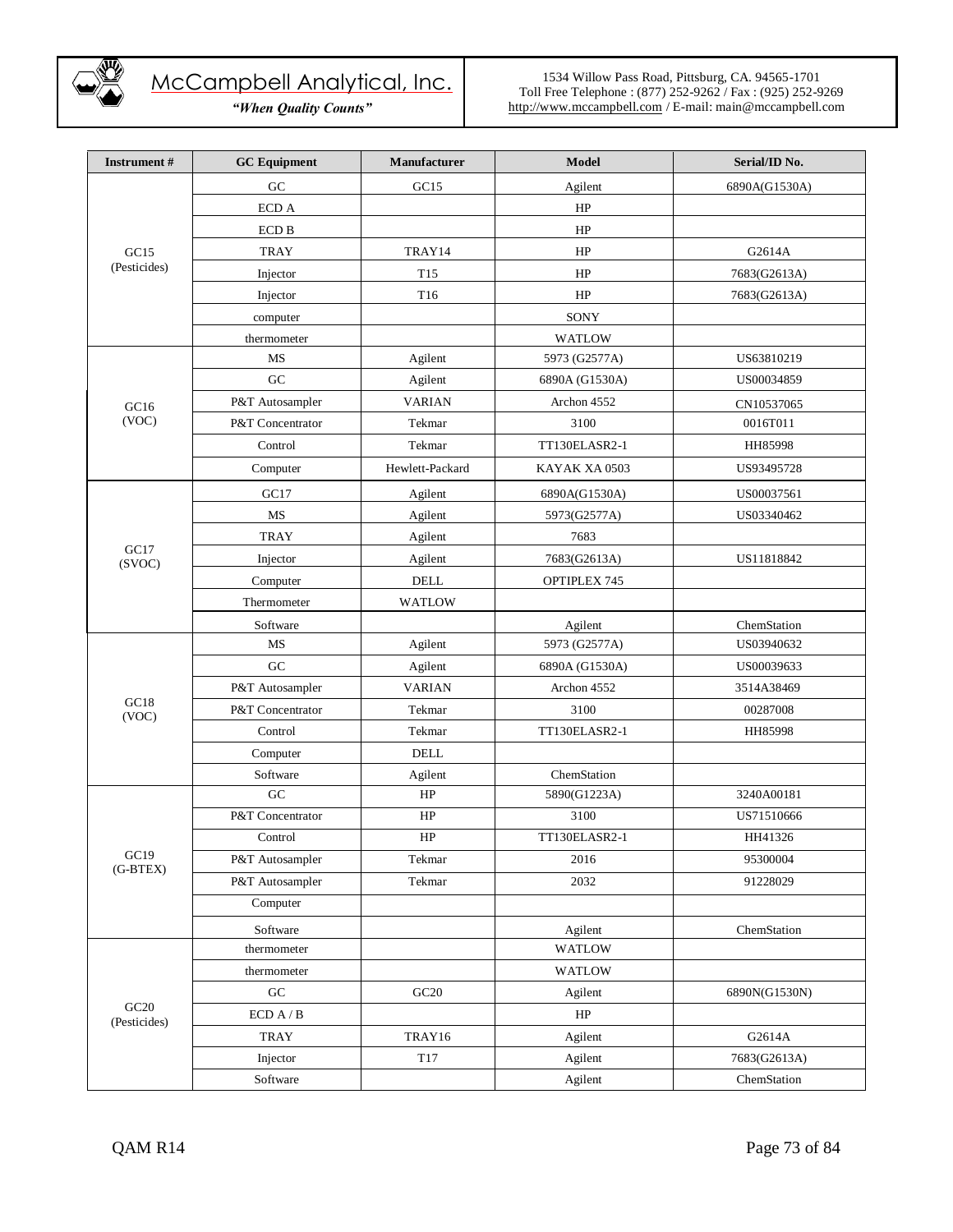

*"When Quality Counts"*

| <b>Instrument#</b>    | <b>GC</b> Equipment | <b>Manufacturer</b> | Model               | Serial/ID No.  |
|-----------------------|---------------------|---------------------|---------------------|----------------|
|                       | GC21                | Agilent             | 6890N(G1530N)       | CN10537065     |
|                       | MS                  | Agilent             | 5973(G2577A)        | US52440548     |
|                       | <b>TRAY</b>         | Agilent             | 7683                |                |
| GC21<br>(SVOC)        | Injector            | Agilent             | 7683B(G2913A)       | CN62433591     |
|                       | Computer            | HP                  |                     | CN19CA68C0     |
|                       | Thermometer         | WATLOW              |                     |                |
|                       | Software            |                     | Agilent             | ChemStation    |
|                       | Injector            |                     | Agilent             | 7683(G2613A)   |
|                       | computer            |                     | <b>DELL</b>         | Dimension 4550 |
|                       | thermometer         |                     | WATLOW              |                |
| GC22                  | thermometer         |                     | <b>WATLOW</b>       |                |
| (Pesticides)          | GC                  | GC22                | Agilent             | 6890N(G1530N)  |
|                       | $\rm ECD$ A         |                     | HP                  |                |
|                       | <b>ECD B</b>        |                     | HP                  |                |
|                       | Software            |                     | Agilent             | ChemStation    |
|                       | ${\rm GC}$          | GC <sub>23</sub>    | Agilent             | 7683           |
|                       | ECD A               |                     | HP                  |                |
|                       | $\rm ECD$ B         |                     | HP                  |                |
| GC23                  | <b>TRAY</b>         |                     | Agilent             | 7683           |
| (Pesticides)          | Injector            | T19                 | Agilent             | 7683           |
|                       | Injector            |                     | Agilent             | 7683B          |
|                       | computer            |                     | <b>DELL</b>         | <b>DHM</b>     |
|                       | thermometer         |                     | <b>WATLOW</b>       |                |
|                       | MS                  | Agilent             | workstation x1000   | 3408A34687     |
|                       | ${\rm GC}$          | Agilent             | 5975B (G3170A)      | US62713953     |
|                       |                     | Autoscan            | 6890N (G1530N)      | CN10633047     |
| GC 24<br>$(VOC-TO15)$ | Computer            | DELL                | 14-ACAN-000         | US06332009     |
|                       | Pressurizer         | <b>OMEGA</b>        |                     |                |
|                       |                     | OI Analytical       | GP01                |                |
|                       | Software            | Agilent             | ChemStation         |                |
|                       | GC/MS/MS            | <b>VARIAN</b>       | 4000                | 471ms/13487gc  |
|                       | Autosampler         | <b>VARIAN</b>       | CP-8400             | 05905          |
| GC25                  | Gas filter          | <b>VARIAN</b>       | CP17973             |                |
| (Pesticides /         | thermometer         | <b>WATROW</b>       |                     | 173113         |
| Herbicides)           | DS                  | <b>VARIAN</b>       | SQ395               | 243631         |
|                       | computer            | $\rm DELL$          | OPTIPLEX745         |                |
|                       | software            | Varian              | <b>Work Station</b> |                |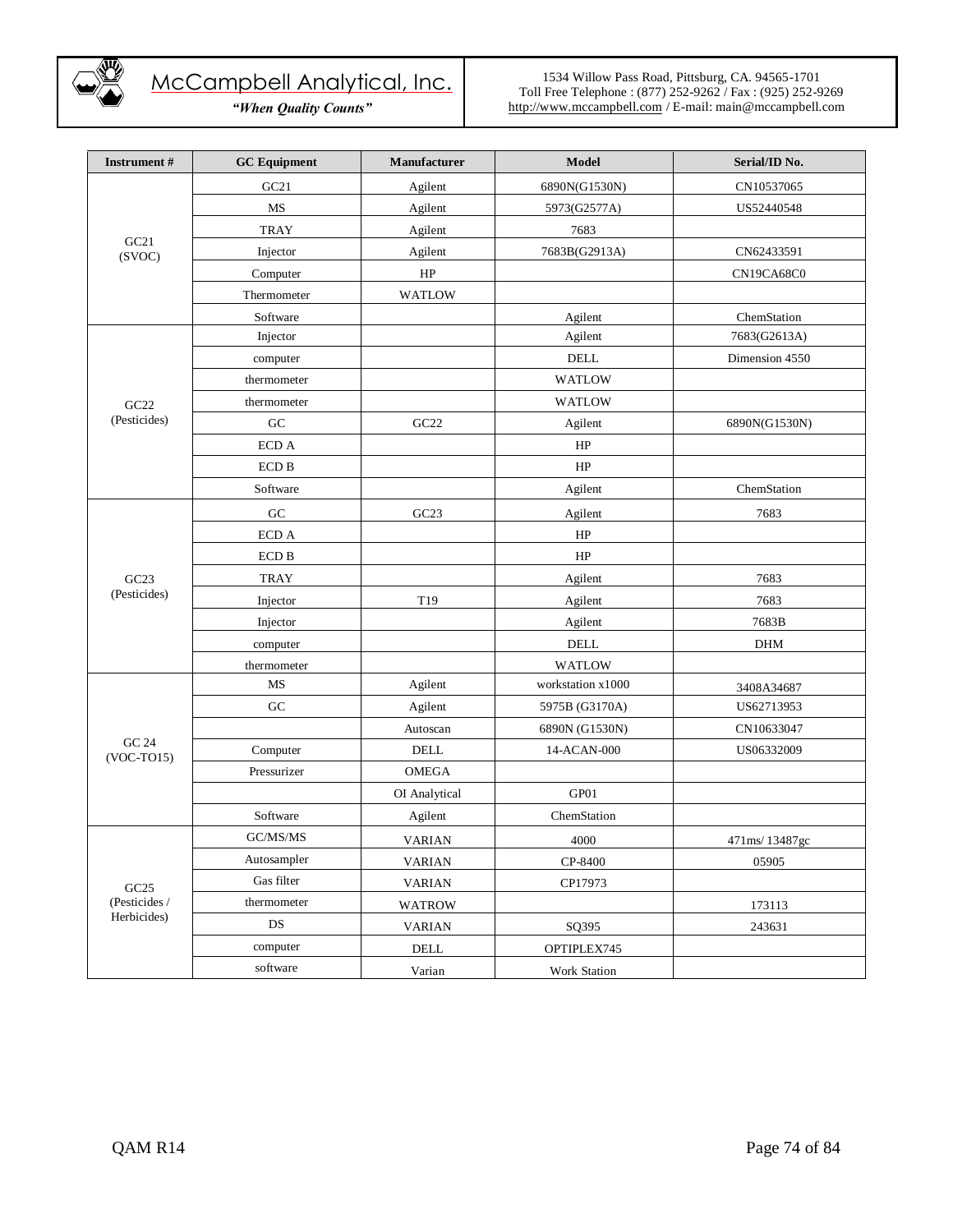

*"When Quality Counts"*

|              | GC                         | <b>VARIAN</b>   | CP-3800/3380   | 103920            |
|--------------|----------------------------|-----------------|----------------|-------------------|
|              | Flame Ion Detector         |                 |                | US72102101        |
|              | <b>Conductive Detector</b> | Thermo          |                | DE03002340        |
| GC26         | Conductive Detector        | Thermo          |                | US72102101        |
| (Light Gas)  | Pulsed Discharge Detector  | <b>VICI</b>     |                |                   |
|              | Computer                   |                 | <b>CM</b>      | E85-04765         |
|              |                            |                 |                | 80045-609-287-258 |
|              | Software                   |                 | Agilent        | ChemStation       |
|              | MS                         | Agilent         | 5975C (G3170A) | US873317109       |
|              | GC                         | Agilent         | 7890A (G3440A) | CN10727073        |
| GC28         | P&T Autosampler            | <b>VARIAN</b>   | Archon 4552    | 3514A38469        |
| (VOC)        | P&T Concentrator           | Tekmar          |                | 95132006          |
|              | Computer                   | Hewlett-Packard | 7700           | 2UA7241301        |
|              | Software                   | Agilent         | ChemStation    |                   |
|              | MS                         | Agilent         | 5975C (G3170A) | US74617902        |
|              | GC                         | Agilent         | 7890A (G3440A) | CN10808140        |
| GC29         | P&T Autosampler            | <b>VARIAN</b>   | Archon 4552    | 98103003          |
| $(VOC-TO15)$ | P&T Concentrator           | Tekmar          |                | 98182001          |
|              | Computer                   | Hewlett-Packard | 7700           | 2UA7510QZL        |
|              | Software                   | Agilent         | ChemStation    |                   |
|              | GC                         | Agilent         | 7890A(G3440A)  | CN10832151        |
|              | Detector                   | Agilent         | 5975C(G3174A)  | US81849985        |
| GC30         | Injector                   | Agilent         | 7683B          |                   |
| (SVOC)       | Autosampler                | Agilent         | 7683(G2614A)   | CN82649346        |
|              | Computer                   | HP              | Dc7800         | MXL8280-J6M       |
|              | Software                   | Agilent         | ChemStation    |                   |
|              | GC                         | GC31            | HP             | 5890              |
|              | FID A / B                  |                 | HP             |                   |
|              | CB                         |                 | HP             |                   |
| GC31         | <b>TRAY</b>                |                 | HP             |                   |
| (Diesel)     | Injector                   |                 | HP             | 7673              |
|              | Injector                   |                 | HP             | 6890              |
|              | computer                   |                 | HP             | KAYAK XA 0503     |
|              | thermometer                |                 | WATLOW         |                   |
|              | $\rm MS$                   | <b>Bruker</b>   | Scion TQ/SQ    | GQT1109FEP01      |
|              | ${\rm GC}$                 | Bruker          | Scion          | BR1106M026        |
|              | Vacuum                     | Pfeiffer        | <b>DUO 2.5</b> | 21776250          |
|              | Computer                   | DELL            | Optiplex 990   |                   |
| GC 32        | Autosampler                | Bruker          | CP-8400        | BR1105M359        |
|              |                            |                 |                |                   |
|              | software                   | Varian          | Work Station   |                   |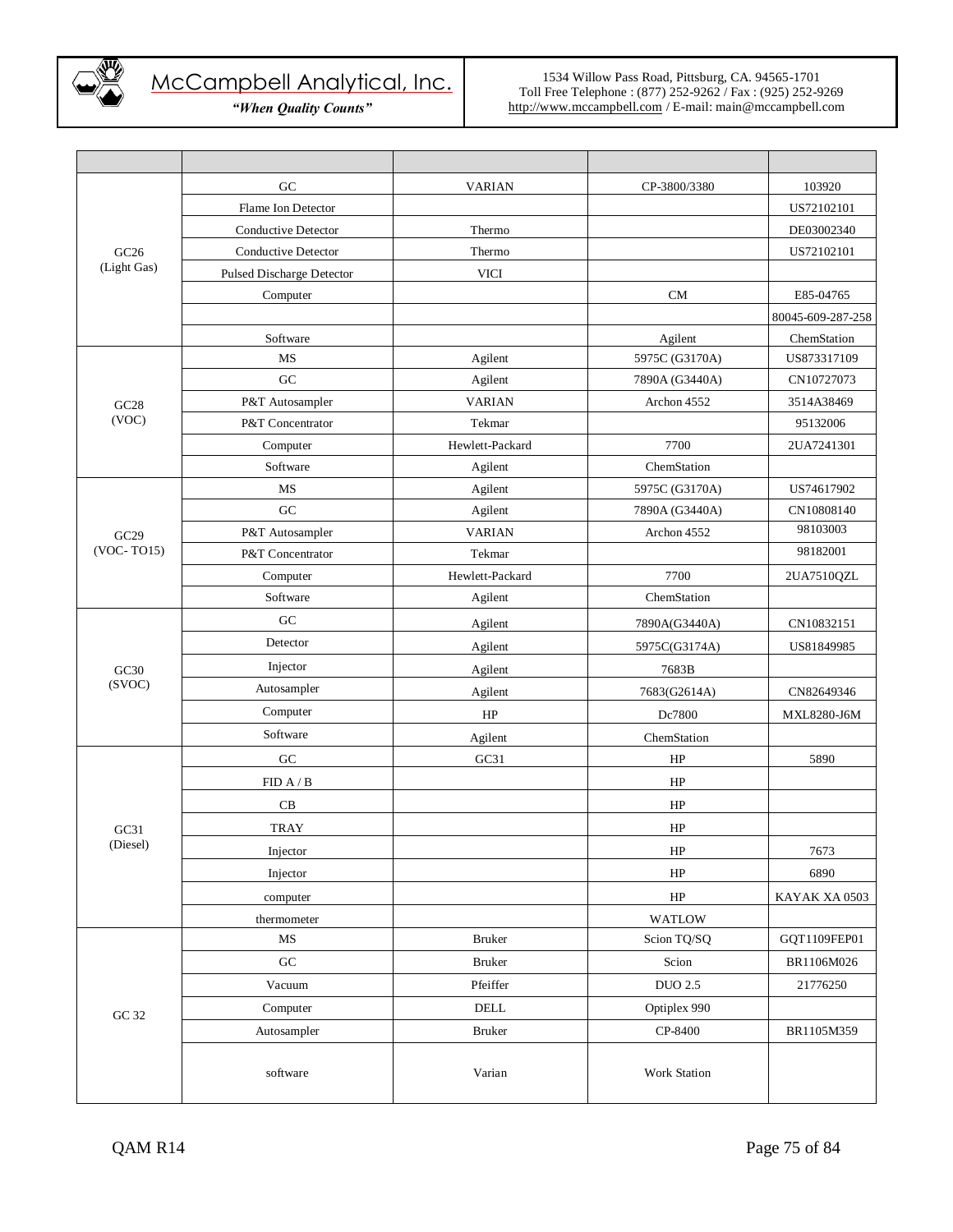

|                   | GC          |               |                     |                 |
|-------------------|-------------|---------------|---------------------|-----------------|
|                   |             |               | Varian              | $450 - GC$      |
| GC34              | GC          |               | Varian              | 450-GC          |
|                   | <b>MS</b>   |               | Varian              | 300-MS          |
|                   | Autosampler |               | Varian              | CP-8400         |
|                   | Computer    |               | Waters              | MS Work Station |
|                   | ${\rm GC}$  | Agilent       | 7890A               | CN10521073      |
|                   | MS          | Agilent       | 5975C               | US11017502      |
| GC35<br>(SVOC)    | <b>TRAY</b> | Agilent       | 7693                | CN10460016      |
|                   | Injector    | Agilent       | G4513A              | C510510110      |
|                   | computer    | HP            |                     | CN19CA68C0      |
|                   | MS          | <b>Bruker</b> | SQ                  | GSQC1212F08     |
|                   | GC          | <b>Bruker</b> | Scion 436-GC        | BR1212M615      |
| GC 37             | Vacuum      | Pfeiffer      | <b>DUO 2.5</b>      | 21771828        |
| (TO17)            | Computer    | <b>DELL</b>   | Optiplex 990        |                 |
|                   | Autosampler | <b>Bruker</b> | CP-8400             | BR1301M305      |
|                   | software    | Varian        | <b>Work Station</b> |                 |
|                   | Detector    | Agilent       | 5975B               | US63234919      |
|                   | GC          | Agilent       | 7890B               | CN14123066      |
| GC 38<br>(VOC)    | Computer    | $\rm DELL$    | Optiplex 755        |                 |
|                   | Autosampler | Tekmar        | 3100                | US02080011      |
|                   | software    | Agilent       | ChemStation         |                 |
|                   | Tray        | Agilent       | 18596C              | 3629A42471      |
|                   | Controller  | Agilent       | Watlow              | US00004511      |
|                   | Computer    | DELL          | Optiplex 745        |                 |
| GC 39<br>(Diesel) | Autosampler | Agilent       | G1512A              | 3529A02416      |
|                   | software    | Agilent       | ChemStation         |                 |
|                   | GC          | Agilent       | Tower A (G1513A)    | CN12420183      |
|                   | GC          | Agilent       | Tower B (G1513A)    | US82407402      |
|                   | Detector    | Agilent       | 7890A               | CN13281054      |
|                   | GC          | Agilent       | 78693               | CN12050230      |
| GC 40             | Computer    | <b>DELL</b>   | Optiplex 745        |                 |
| (Pesticides)      | Autosampler | Agilent       | Tower A (G4513A)    | CN12050230      |
|                   |             | Agilent       | Tower B (G4513A)    | CN12070179      |
|                   | software    | Agilent       | ChemStation         |                 |
|                   | Detector    | Agilent       | 6890A               | US00033170      |
|                   | ${\rm GC}$  | Agilent       | Tower A (1513A)     | US71401583      |
| GC 41             | ${\rm GC}$  | Agilent       | Tower B (1513A)     | US64900379      |
| (Pesticides)      | Computer    | $\rm DELL$    |                     |                 |
|                   | Autosampler | Agilent       | G1512A              | US71101275      |
|                   | Tray        | Agilent       | 18596C              | US71601292      |
|                   |             |               |                     |                 |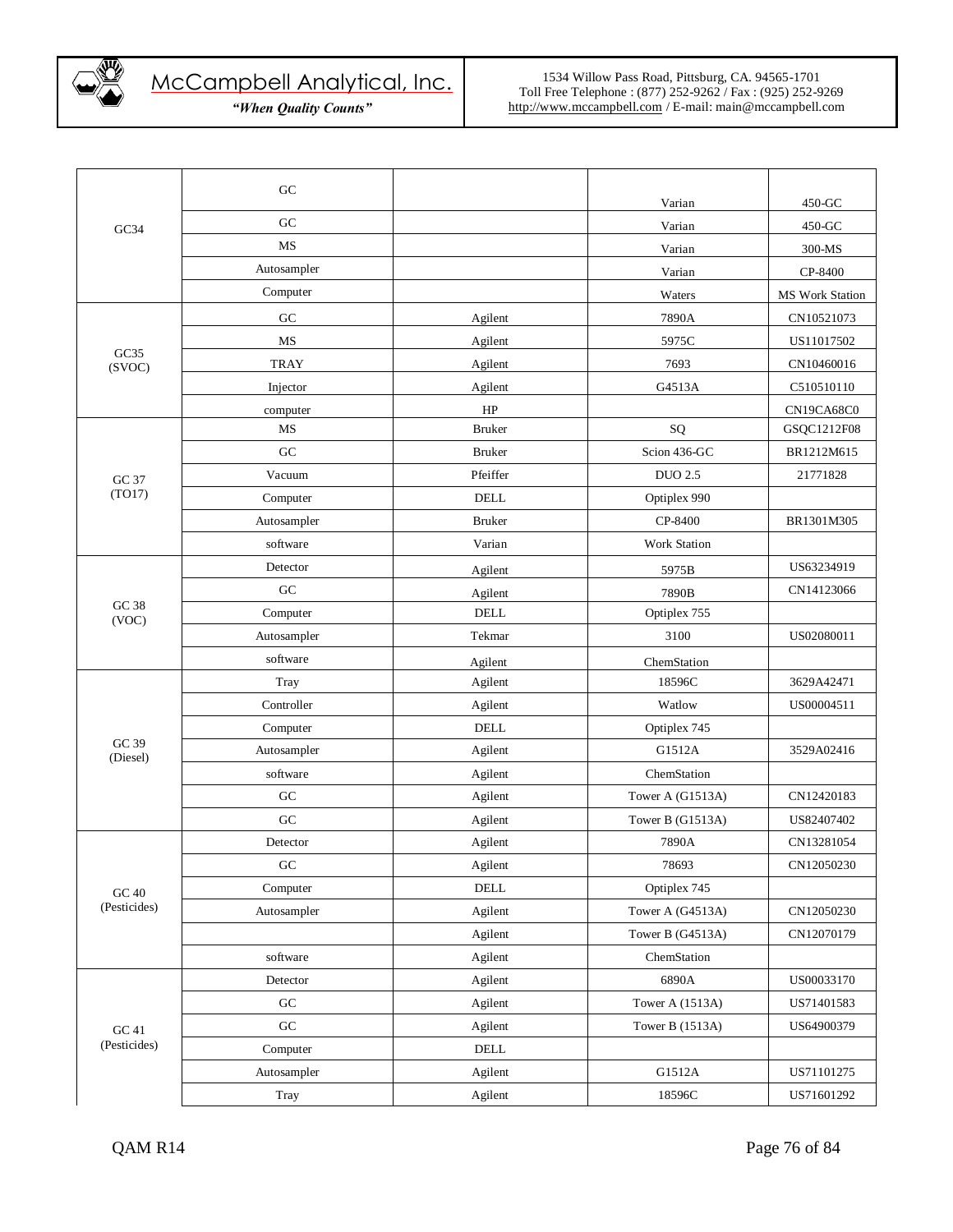

|                | software         | Agilent         | ChemStation                             |            |
|----------------|------------------|-----------------|-----------------------------------------|------------|
|                | MS               | Agilent         | 6890N                                   | US54441572 |
|                | GC               | Agilent         | 5975                                    | CN10527037 |
| GC42           | Vacuum           | Edwards         | 1.5                                     | 006690345  |
| (OrgPb)        | Computer         | <b>DELL</b>     | Optiplex 9020                           |            |
|                | Autosampler      | Agilent         | G2614A                                  | CN82649346 |
|                | software         | Agilent         | ChemStation                             |            |
|                | Detector         | Agilent         | G2613A                                  | US93709190 |
|                | MS               | Agilent         | 5973inert                               | US30955317 |
|                | ${\rm GC}$       | Agilent         | G1530A                                  | US00010869 |
| GC 43          | Vacuum           | Pfeiffer        | <b>DUO 2.5</b>                          | 21827396   |
| (VOC)          | Computer         | $\rm DELL$      |                                         |            |
|                | Autosampler      | Tekmar          | Autocan - T015                          | US01221001 |
|                | software         | Homebrew PC     |                                         |            |
|                | ${\rm GC}$       | Agilent         | 7890A (G3440A)                          | CN11111150 |
|                | MS               | Agilent         | 7000 (G700B)                            | US11095503 |
| GC44           | Autosampler      | Agilent         | 7693 (G4514A)                           | CN11040034 |
|                | Injector         | Agilent         | G4513A                                  | CN11090158 |
|                | GC               | Agilent         | 6890N (G1530N)                          | CN10406070 |
|                | MS               | Agilent         | 5973 (G2579A)                           | US05050106 |
| GC45<br>(VOC)  | P&T Concentrator | Tekmar          | 3100 Sample Concentrator<br>14-3100-OEL | US03077003 |
|                | Autosampler      | Varian          | Archon                                  |            |
|                | Computer         | Dell            |                                         | OJ5VWM     |
|                | ${\rm GC}$       | Varian          | CP-3800/3380                            | 13694      |
| GC46           | MS               | Varian          | 320-MS (310/320-MS)                     | 00210      |
| (SVOC)         | Autosampler      | Varian          | CP-8400                                 | 05911      |
|                | Computer         | Dell            | Optiplex GX620                          | X10-60256? |
|                | GC               | Agilent         | 6890N (G1530N)                          | CN10651027 |
|                | MS               | Agilent         | 5975C (G3172A)                          | US92033683 |
| GC47<br>(SVOC) | Autosampler      | Agilent         | G2614A                                  | CN70342754 |
|                | Injector         | Agilent         | 7683B                                   | CN64737206 |
|                | Computer         | Hp Compaq Intel | DC5800 Small form factor                | JPA94102B7 |
|                | ${\rm GC}$       | Agilent         | 6890N (G1530N)                          | US10146001 |
|                | $\rm MS$         | Agilent         | 5977A (G7037A)                          | US1415J206 |
|                | Autosampler      | Agilent         | G2614 - 60965                           | CN73800004 |
| GC48           | Injector         | Agilent         | 7683B (G2913A)                          | CN50222816 |
| (SVOC)         | Computer         | Dell Intel      | Optiplex XE2                            | 4RXM9N2    |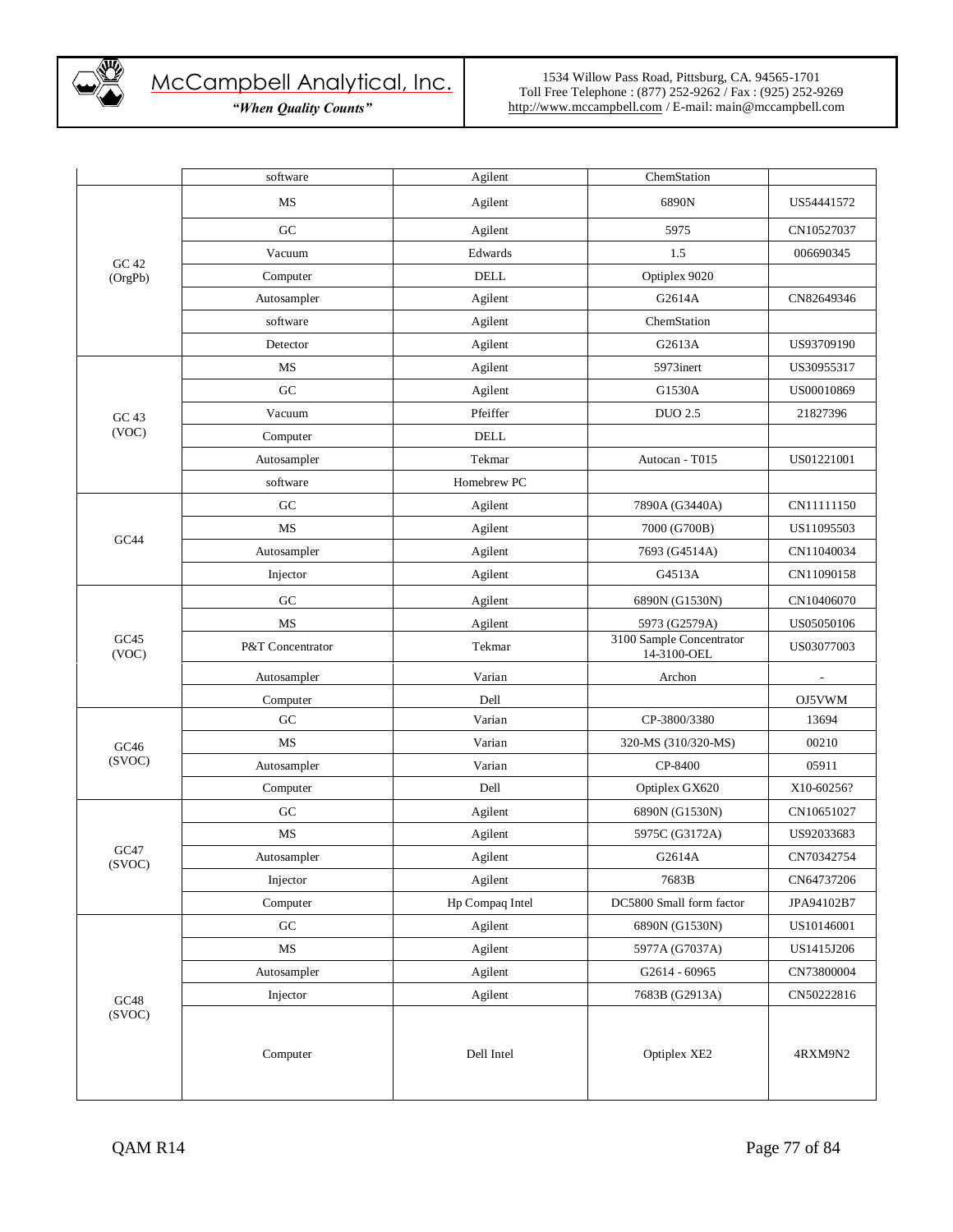

| GC49<br>(VOC)        | GC                | Agilent | 7890A (G3440A) | US10842037              |
|----------------------|-------------------|---------|----------------|-------------------------|
|                      | MS                | Agilent | 5975 (G3172A)  | US61633062              |
|                      | P&T Concentrator  | Tekmar  | 14-9800-100    | US08059011              |
|                      | Autosampler       |         |                |                         |
|                      | Computer          |         |                |                         |
|                      | G <sub>C</sub>    | Agilent | 6890N (G1530N) |                         |
|                      | Injector          | Agilent | 7683           |                         |
| GC50<br>(Herbicides) | Tray/ Autosampler | Agilent | 7683 (G2614A)  |                         |
|                      | Computer          | Dell    | Optiplex XE2   |                         |
|                      | Software          | Agilent | ChemStation    |                         |
|                      | GC                | Agilent | 7890 (G3172A)  | US13103A30              |
|                      | MS                | Agilent | 5975C (G4514A) | CN14470109              |
| GC53                 | Autosampler       | Agilent | 7693 (G3440A)  | CN13101033              |
|                      | Computer          | Dell    | Optiplex 745   |                         |
|                      | Software          | Agilent | ChemStation    | G1701EA<br>E.02.02.1431 |

| Instrument #    | <b>Metals Equip</b> | <b>Manufacturer</b>  | <b>Model</b>        | Serial/ID No.  |
|-----------------|---------------------|----------------------|---------------------|----------------|
|                 | <b>MS</b>           | <b>VARIAN</b>        | 325                 | MS1103W010     |
|                 | Autosampler         | <b>VARIAN/ICHROM</b> | 460-LC              | 100130         |
|                 | Pump                | <b>VARIAN</b>        | 212                 | A00571         |
|                 | Pump                | Varian               | 212                 | B00571         |
| LCMS2 TripleQ   | Pump                | <b>VARIAN</b>        | 210                 | 4863           |
|                 | Rough Pump          | Varian               | $MS-40+$            | 278945         |
|                 | Rough Pump          | Varian               | $MS-40+$            | 281085         |
|                 | Divert Valve        | Rheodyne             |                     |                |
|                 | computer            | <b>DELL</b>          | OPTIPLEX745         |                |
|                 | software            | Varian               | <b>Work Station</b> |                |
|                 | MS                  | <b>SCIEX</b>         | 5500                | BB20811004     |
|                 | Autosampler         | Agilent              | 1200                | DE64775196     |
|                 | Pump                | Agilent              | 1200                | DE63060444     |
| LCMS 3 Triple Q | TCC SL              | Agilent              | 1200                | DE60555916     |
|                 | Rough Pump          | Agilent              | $MS-40+$            | IT19025018     |
|                 | Computer            | DELL                 | <b>OPTIPLEX XE2</b> |                |
|                 | Software            | <b>SCIEX</b>         | Analyst             | 1.7 Build 5130 |

| <b>Instrument</b> # | <b>Metals Equip</b> | <b>Manufacturer</b> | Model                       | Serial/ID No. |
|---------------------|---------------------|---------------------|-----------------------------|---------------|
| <b>ICPMS2</b>       | <b>ICPMS</b>        | Agilent             | 7500cx (G3272B)             | JP51202111    |
|                     | chiller             | Agilent             | G1879B                      |               |
|                     | Autosampler         | Agilent             | $\overline{\text{ASX-500}}$ |               |
|                     | computer            | HP                  |                             |               |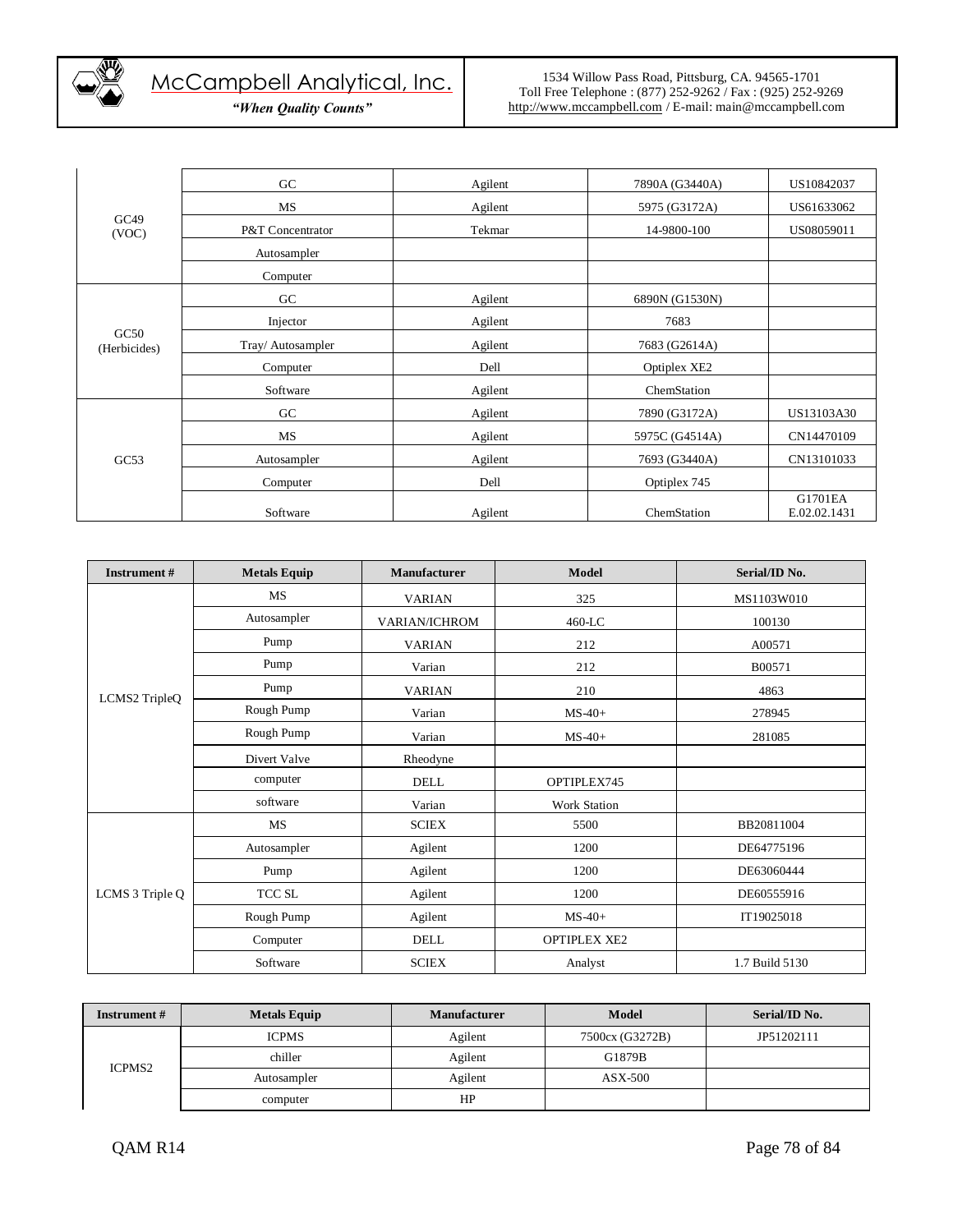

|                      | Software                | Agilent        | ChemStation                   |                                  |
|----------------------|-------------------------|----------------|-------------------------------|----------------------------------|
|                      | <b>ICPMS</b>            | Agilent        | 7500cx (G3272B)               | JP51201465                       |
| ICPMS3               | chiller                 | Agilent        | G1879B                        |                                  |
|                      | Autosampler             | Agilent        | $\overline{\text{ASX-500}}$   |                                  |
|                      | computer                | HP             |                               |                                  |
|                      | Software                | Agilent        | ChemStation                   |                                  |
|                      | <b>ICPMS</b>            | Agilent        | 7700 Series ICP-MS<br>(7700X) | JP09290021                       |
|                      | Chiller                 | <b>VWR</b>     | 6106T                         | 5L1480567                        |
| ICPMS4               | Autosampler             | Agilent        | ASX-520                       |                                  |
|                      | Computer                | Dell           | Optiplex XE2                  |                                  |
|                      | Software                | Agilent        | Masshunter 4.5                | Version: C.01.05<br>Build: 588.3 |
|                      | <b>ICPMS</b>            | Agilent        | 7800 ICP-MS                   | SG19393990                       |
|                      | Chiller                 | Agilent        | G1879-80203                   | 1908-01701                       |
|                      | Autosampler             | Agilent        | SPS <sub>4</sub>              | AU19216904                       |
| ICPMS5               | Computer                | HP             | Z <sub>2</sub>                |                                  |
|                      | Vacuum Pump             | Agilent        | $MS40+$                       | IT19415102                       |
|                      | Software                | Agilent        | Masshunter 4.5                | Version: C.01.05<br>Build: 588.3 |
|                      | <b>ICP-OES</b>          | Agilent        | 5010                          | MY15170010                       |
| <b>ICP-OES</b>       | computer                | <b>DELL</b>    |                               |                                  |
|                      | Autosampler             | Agilent        | SPS4                          | AU195190129                      |
|                      | <b>PSA</b>              |                | Millennium System             |                                  |
|                      | Autosampler             | <b>CETAC</b>   | ASX-510                       | 041238A520                       |
| <b>PSA</b>           | computer                | HP             | workstation x2100             |                                  |
|                      | Software                | Waters         | Millennium                    | 2.15                             |
|                      | AF Florescence DET      | Tekran         | CVAFS Hg 2500                 | US10441883                       |
|                      | GC                      | HP             | 5890                          | 2938A25109                       |
|                      | P&T Autosampler         | Varian         | Archon                        |                                  |
| GC-27 (Methyl<br>Hg) | P&T Concentrator        | Tekmar         | Velocity                      | US06102002                       |
|                      | A-D Converter           | HP             | 35900E                        |                                  |
|                      | Effluent heater-reactor | O <sub>I</sub> | 5300                          | C727553503                       |
|                      | Computer                | <b>DELL</b>    | Optiplex 745                  | 806MWD1                          |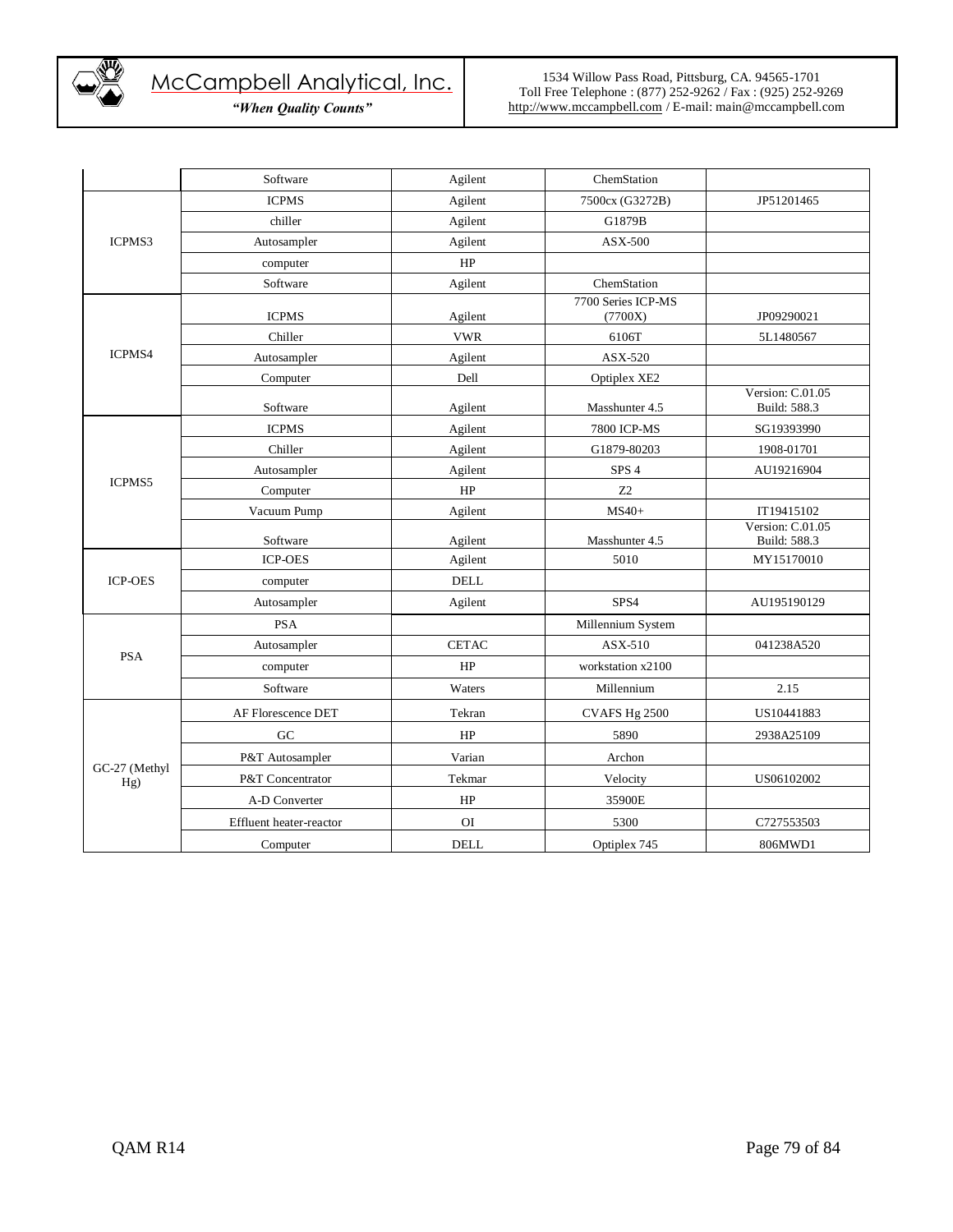

| <b>Instrument</b> # | <b>HPLC</b> Equipment       | <b>Manufacturer</b> | <b>Model</b>    | Serial/ID No.            |
|---------------------|-----------------------------|---------------------|-----------------|--------------------------|
|                     | Degasser                    | HP                  | 1100(G1322A)    | JP72106248               |
|                     | Quat Pump                   | HP                  | 1100(G1311A)    | US72101999               |
|                     | <b>ALS</b>                  | $\rm HP$            | G1313A          | US72102101               |
| HPLC1               | <b>FLD</b>                  | Agilent             | 1100(G1321A)    | DE03002340               |
|                     | <b>DAD</b>                  | HP                  | 1100(1315A)     | US72101144               |
|                     | Post-Column Derivatizer     | <b>PICKERING</b>    | ${\mbox{PCX}}$  | 1001209                  |
|                     | Computer                    | $\rm DELL$          | DIMENSION 2350  | CN-0G1494-70821-33O-46VS |
|                     | Software                    | Agilent             | ChemStation     |                          |
|                     | HPLC <sub>2</sub>           | Agilent             | 1100            |                          |
|                     | Degasser                    | Agilent             | 1100(G1379A)    | JP13210790               |
|                     | Quat Pump                   | Agilent             | 1100(G1311A)    | DE33223840               |
|                     | $\ensuremath{\mathbf{ALS}}$ | $\rm HP$            | 1100(G1313A)    | US82404283               |
| HPLC <sub>2</sub>   | ALS Therm                   | HP                  | 1100(G1330A)    | DE733300258              |
|                     | <b>FLD</b>                  | Agilent             | 1100(G1321A)    | DE14903921               |
|                     | DAD                         | Agilent             | 1100(G1315B)    | DE33219528               |
|                     | Computer                    | HP                  | KAYAK XV800     |                          |
|                     | Software                    | Agilent             | ChemStation     |                          |
| <b>Instrument</b> # | <b>HPLC</b> Equipment       | Manufacturer        | <b>Model</b>    | Serial/ID No.            |
|                     | HPLC3                       | HP                  | 1100            |                          |
|                     | Degasser                    | HP                  | 1100(G1322A)    | JP63204824               |
|                     | Quat Pump                   | $\rm HP$            | 1100(G1311A)    | US70601673               |
|                     | <b>FLD</b>                  | Agilent             | 1200(G1321A)    | DE60555623               |
| HPLC3               | DAD                         | HP                  | 1100(G1315A)    | DE91607039               |
|                     | <b>ALS</b>                  | HP                  | 1100(G1329A)    | DE73300161               |
|                     | ALS Therm                   | HP                  | 1100(G1330A)    | DE82290287               |
|                     | Computer                    |                     |                 |                          |
|                     | Software                    | Agilent             | ChemStation     |                          |
|                     | HPLC4                       | HP                  | 1100            |                          |
|                     | Degasser                    | HP                  | 1100(G1322A)    | JP63203653               |
|                     | Quat Pump                   | HP                  | 1100(G1311A)    | US53600530               |
| HPLC4               | <b>ALS</b>                  | Agilent             | 1100(G1313A)    | DE33223131               |
|                     | <b>FLD</b>                  | Agilent             | 1100(G1321A)    | DE40506261               |
|                     | <b>DAD</b>                  | $\rm HP$            | 1100(G1315A)    | DE61800777               |
|                     | Software                    | Agilent             | ChemStation     |                          |
|                     | HPLC5                       | Agilent             | 1100            |                          |
|                     | Degasser                    | Agilent             | 1200(G1322A)    | JP62357755               |
|                     | Quat Pump                   | Agilent             | 1100(G1311A)    | DE43828870               |
|                     | <b>ALS</b>                  | HP                  | G1329A          | DE82202960               |
| HPLC5               | <b>FLD</b>                  | Agilent             | 1100(G1321A)    | DE43606488               |
|                     | <b>RID</b>                  | Agilent             | 1100(G1362A)    | CN43801575               |
|                     | computer                    | HP                  | Pavillon a1000y | MXG60300VZ               |
|                     | Software                    | Agilent             | ChemStation     |                          |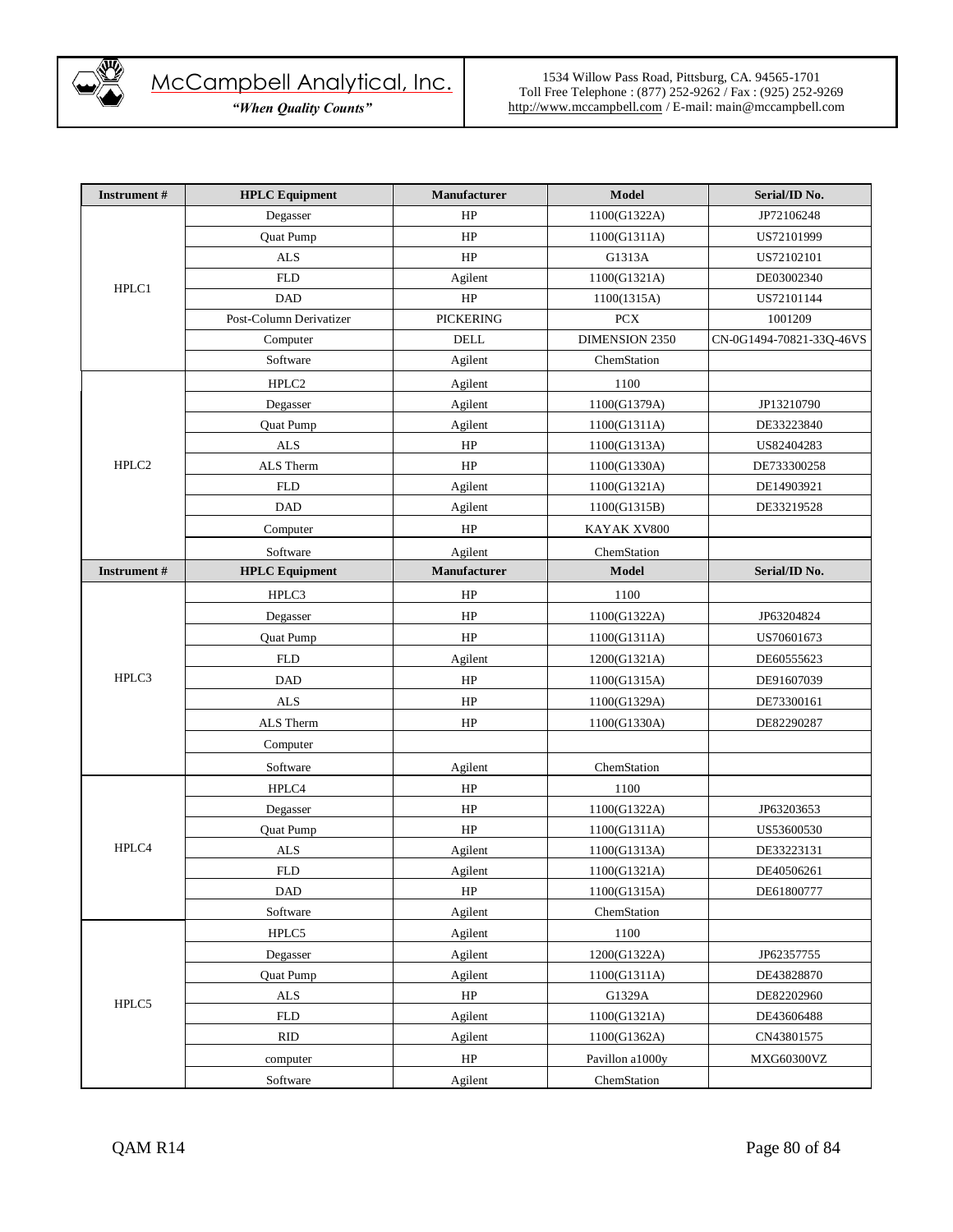

| <b>Instrument#</b>                   | <b>IC Equipment</b>        | <b>Manufacturer</b> | Model              | Serial/ID No. |
|--------------------------------------|----------------------------|---------------------|--------------------|---------------|
| IC1<br>(Sulfite / ClO <sub>4</sub> ) | <b>Standard Cell</b>       | Agilent             | 1100(G1314A)       | JP43826841    |
|                                      | IC Separation Center       | Metrohm             | 733                | 09131         |
|                                      | <b>IC</b> Detector         | Metrohm             | 732                | 08139         |
|                                      | IC Interface               | Metrohm             | 762                | 04171         |
|                                      | IC Pump                    | Metrohm             | 709                |               |
|                                      | Suppressor Module          | Metrohm             | 753                |               |
|                                      | <b>IC Sample Processor</b> | Metrohm             | 766                |               |
|                                      | Post-Column Reactor        | <b>PICKERING</b>    | <b>CRX400</b>      |               |
|                                      | Computer                   | HP                  | workstation x 1000 | 2716176       |
|                                      | Software                   | Metrohm             | MagICnet           |               |
|                                      | <b>Standard Cell</b>       | Agilent             | 1100(G1314A)       | JP20216435    |
|                                      | Control                    | Agilent             | G1323B             | CN14903353    |
|                                      | IC Sample Processor        | Metrohm             | 766                |               |
|                                      | <b>IC</b> Detector         | Metrohm             | 732                | DE73300161    |
| IC2 (CrVI)                           | IC Interface               | Metrohm             | 762                | DE91607039    |
|                                      | IC Pump                    | Metrohm             | 709                | 98086001      |
|                                      | Pump Unit                  | Metrohm             | 752                | HH54720       |
|                                      | Computer                   | HP                  | workstation x2100  | 2777193       |
|                                      | Software                   | Metrohm             | MagICnet           |               |
| IC3<br>(300.0, 300.1)                | IC                         | Metrohm             | 850                |               |
|                                      | Sample Processor           | Metrohm             | 858                | 6.2041.440    |
|                                      | Software                   | Metrohm             | MagICnet           |               |
|                                      | IC                         | Metrohm             | 850                |               |
| IC <sub>4</sub>                      | Sample Processor           | Metrohm             | 858                | 1858002003317 |
|                                      | Software                   | Metrohm             | MagICnet           |               |

| <b>Instrument</b> # | <b>Wet Chem Equipment</b> |     | <b>Manufacturer</b> | <b>Model</b>          | Serial/ID No.            |
|---------------------|---------------------------|-----|---------------------|-----------------------|--------------------------|
|                     | Computer                  |     | <b>DELL</b>         | <b>DIMENSION 2350</b> | CN-0G1494-70821-34P-2C2K |
| <b>SKALAR 1</b>     |                           |     | <b>SKALAR</b>       | <b>SAN SYSTEM</b>     |                          |
|                     | Digestion UV Control      |     | <b>SKALAR</b>       | <b>Total CN</b>       |                          |
|                     | Distiller Temp Control    |     | <b>SKALAR</b>       | NH3                   |                          |
|                     | Colorimetric Temp Control | 37  | <b>SKALAR</b>       | NH <sub>3</sub>       |                          |
|                     | Distiller Temp Control    | 125 | <b>SKALAR</b>       | <b>Total CN</b>       |                          |
|                     | Colorimetric Temp Control | 40  | <b>SKALAR</b>       | <b>Total CN</b>       |                          |
|                     | Autosampler               |     |                     |                       |                          |
|                     | Software                  |     | <b>SKALAR</b>       | San                   |                          |
|                     | Autosampler               |     | <b>SKALAR</b>       | <b>SAN SYSTEM</b>     |                          |
| <b>SKALAR2</b>      | Digestion UV Control      |     | <b>SKALAR</b>       | Total P               |                          |
|                     | Ortho Phosphate           |     | <b>SKALAR</b>       | Total P               |                          |
|                     | Digestion Temp Control    | 37  | SKALAR              | Total P               |                          |
|                     | Distiller Temp Control    | 125 | SKALAR              | Phenol                |                          |
|                     | Digestion Temp Control    | 40  | <b>SKALAR</b>       | Total N               |                          |
|                     | Software                  |     | Skalar              | San                   |                          |